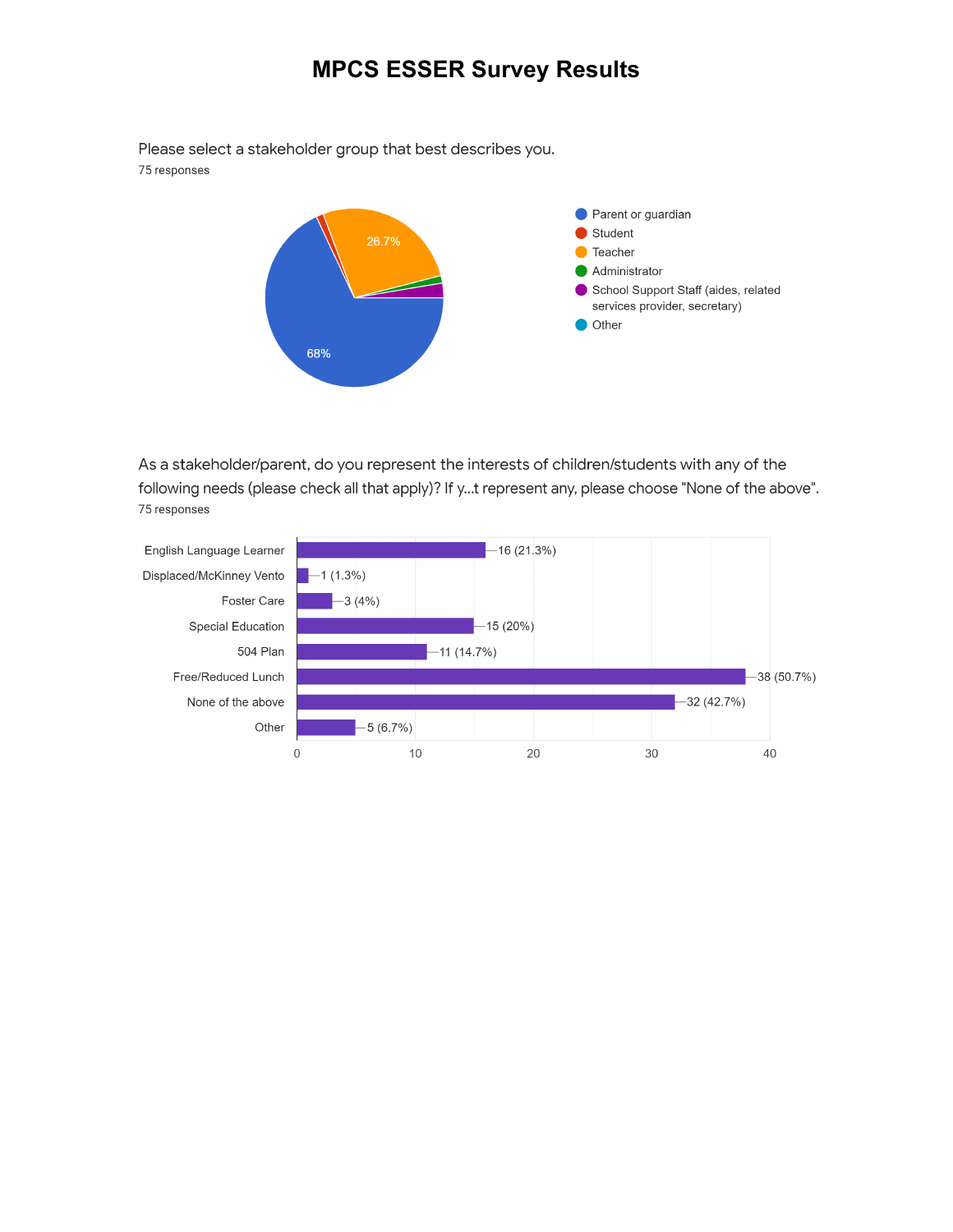## **MPCS ESSER Survey Results**

What do you believe are the highest priority needs for Millville Public Charter School to address learning recovery and the impact of COVID-19? Plea...t up to FIVE items you consider as top priorities. 75 responses



Please share any additional options for one-time or short-term use of the school emergency relief funds to address learning and social, emotional, behavioral recovery due to the impact of COVID-19.

- Counseling is a must.
- Extra in class support teachers to aide in behavioral issues.
- more in classroom support/ classroom library & furniture
- High dosage tutoring. A lot of good research showing its success.
- Incorporate a school wide art project expressing social/ emotional learning in a mural.
- Students during the 2021-2022 thus far need assistance interacting with one another and need to learn how to respond to certain situations that involve them or do not involve them. A lot of behavioral issues are arising and interrupting instruction during key concepts and standards creating even more of a impact on their learning. Students also need support at home to promote learning and student engagement.
- Staffed Guidance Counselor
- Provide before and after school activities and more personalized instruction.
- Provide supportive counseling to those who are struggling academically.
- Yes I think it should all those things in one for the children
- Individual progression
- Access to resources and service for social emotional learning, resilience interventions and counseling & therapeutic support
- Sanitization